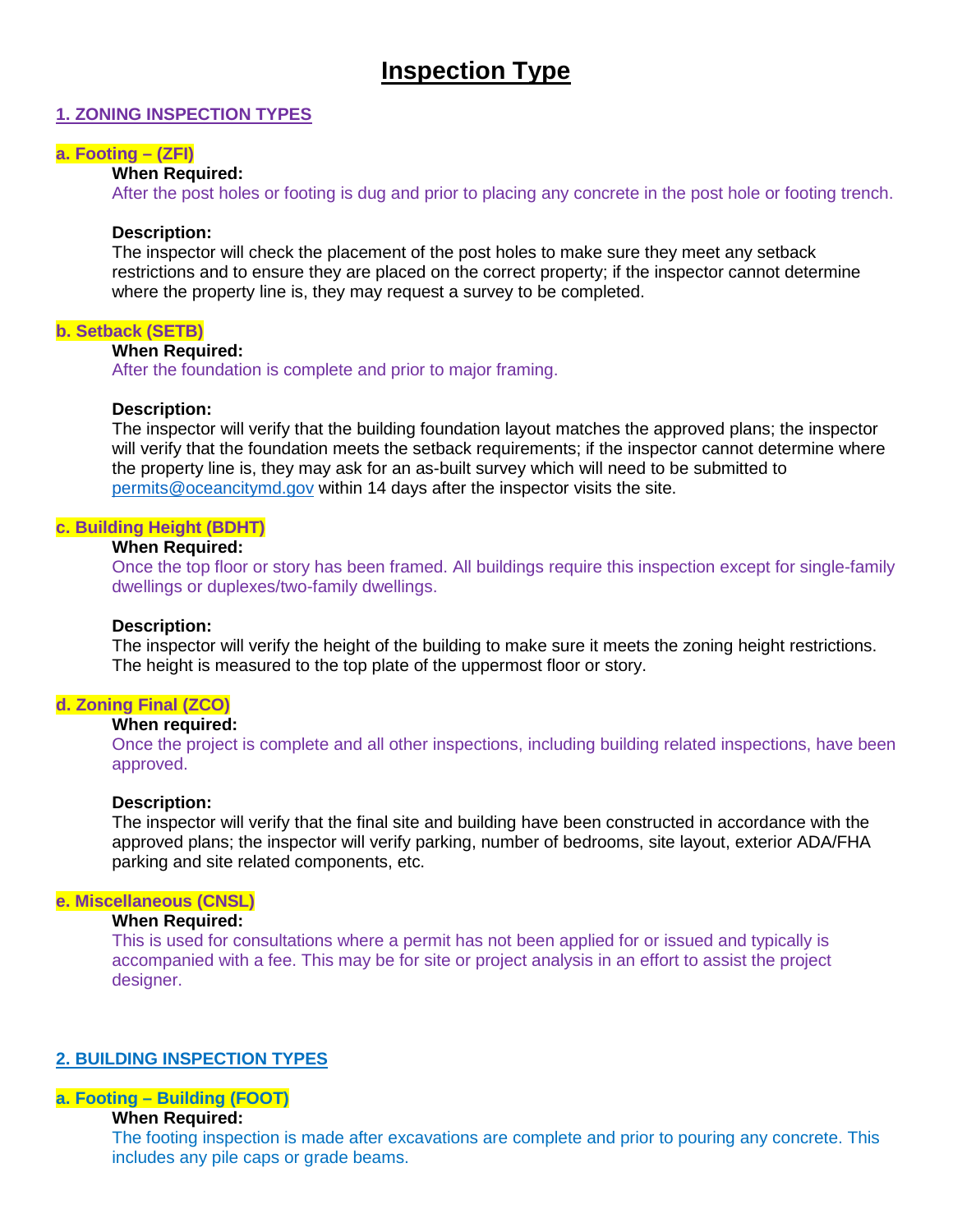## **Description:**

The inspector will check the depth and width of the excavation; the soil to make sure that it is stable and not soft or filled with water; the clearance of the reinforcing steel from the soil; the size, placement, and overlap length of the reinforcing steel; approximate location and shape of the excavations; etc.

#### **b. Foundation (FDN)**

**Block/Masonry Wall -**

## **When Required:**

The foundation inspection is made when the block foundation has been laid and prior to pouring any grout in the block cells.

#### **Description:**

The inspector will check the blockwork to make sure that the head and bed joints meet the required thickness; location and size of rebar installed within each cell; blockwork uses the correct size block units; flood vents and crawlspace foundation vents are properly located; etc.

#### **Concrete Wall -**

#### **When Required:**

The foundation inspection is made when all forms and reinforcing steel/rebar are in place and prior to pouring any concrete.

### **Description:**

The inspector will check the formwork to make sure that the forms are clean and free of any debris or trash; the wall thickness is correct; the size, placement, and overlap length of the reinforcing steel; flood vents and crawlspace foundation vents are properly located; etc.

#### **Pilings -**

#### **When Required:**

After all piles have been installed.

#### **Description:**

The inspector will check to make sure the pile locations match the approved plans; if wood or concrete pilings are used, the inspector will verify the correct diameter has been installed.

## **c. Slab (SLAB)**

## **When Required:**

Prior to pouring flatwork concrete such as: crawlspace slabs; garage slabs; turned-down footing slabs; floor slabs; etc.

#### **Description:**

The inspector will check the soil to make sure it is stable and not soft or saturated with water; placement of any vapor barrier; size, type, placement, and overlap length of any reinforcing steel/rebar or welded wire fabric (wwf); proper thickness of the slab is clearly marked; depth of stone base if required; etc.

#### **d. Elevation Certificate - Under Construction (EVCT)**

## **When Required:**

After the foundation is installed or elevated.

## **Description:**

After the foundation is installed, and prior to major framing, a licensed land surveyor or engineer shall provide an Under Construction Elevation Certificate to permits@oceancitymd.gov for review; this is to verify that the height of foundation meets the elevation requirements for the flood hazard area the building is located in.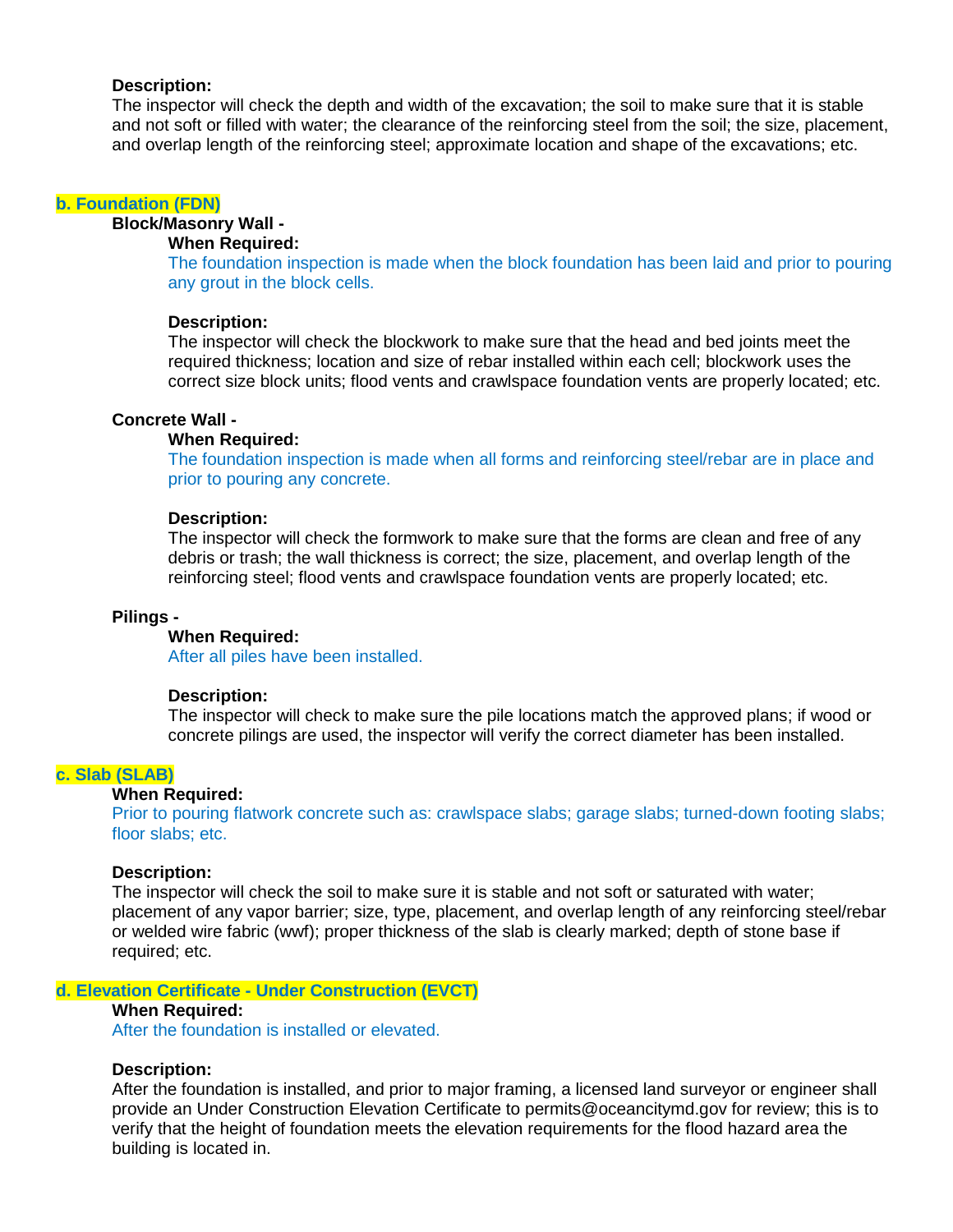#### **e. Sheathing & Strapping (SHTG)**

#### **When Required:**

After framing is substantially complete and before the water-resistive barrier (house wrap, Tyvek, etc.) is installed.

#### **Description:**

The inspector will look at the strapping, hold-down devices, hurricane clips, and any other connectors that may be concealed after the water-resistive batter (house-wrap, Tyvek, etc.) is installed; the inspector will look at the roof and wall sheathing to make sure it is the correct type specified and the nailing pattern; they will verify that the nails are the correct spacing and type, and that they are not excessively over-driven into the sheathing.

#### **f. Framing (FRM)**

#### **When Required:**

After all rough-in inspections are approved (if applicable) and prior to concealment of any framing components.

#### **Description:**

The inspector will check to make sure joists, studs, rafters, posts and columns, steel beams, etc. are the correct size and have proper bearing and joist hangers and foundation anchor bolts and hold-down devices are in the correct locations; exterior doors and windows will need to be installed (where applicable) and the manufacturer's sticker on the windows and doors will need to stay in place until after the inspection is approved.

#### **g. Close-in/Firestop – Building (FCLK)**

## **When Required:**

Prior to concealing any fire-resistance rated walls, floors, or other assemblies. This is typically performed after all rough-in inspections are complete, with the exception of fire walls that are built concurrently with construction. If part of a bathroom, kitchen, or other unit renovation, this is required prior to installing any finish material such as cabinetry, tub/showers, wallboard (drywall/sheetrock), etc.

#### **Description:**

The inspector will verify that any draft-stopping, fire-blocking, fire caulking or foam, fire collars, pipe, duct, and wire penetrations, mineral wool, etc. are in place and properly installed; in renovation projects, the inspector will pay close attention to any holes, openings, penetrations, etc. in the floor, especially where plumbing drains and pipes are exposed, and in walls where any pipes, ducts, or electrical components penetrate; when part of a fire-resistance rated wall or assembly, and the assembly requires multiple layers of wallboard (sheetrock/drywall) the inspector may require inspections as each layer is applied.

#### **h. Close-in/Firestop – Fire (FCI)**

## **When Required:**

Prior to concealing any fire-resistance rated walls, floors, or other assemblies. This is typically performed after all rough-in inspections are complete, with the exception of fire walls that are built concurrently with construction. If part of a bathroom, kitchen, or other unit renovation, this is required prior to installing any finish material such as cabinetry, tub/showers, wallboard (drywall/sheetrock), etc.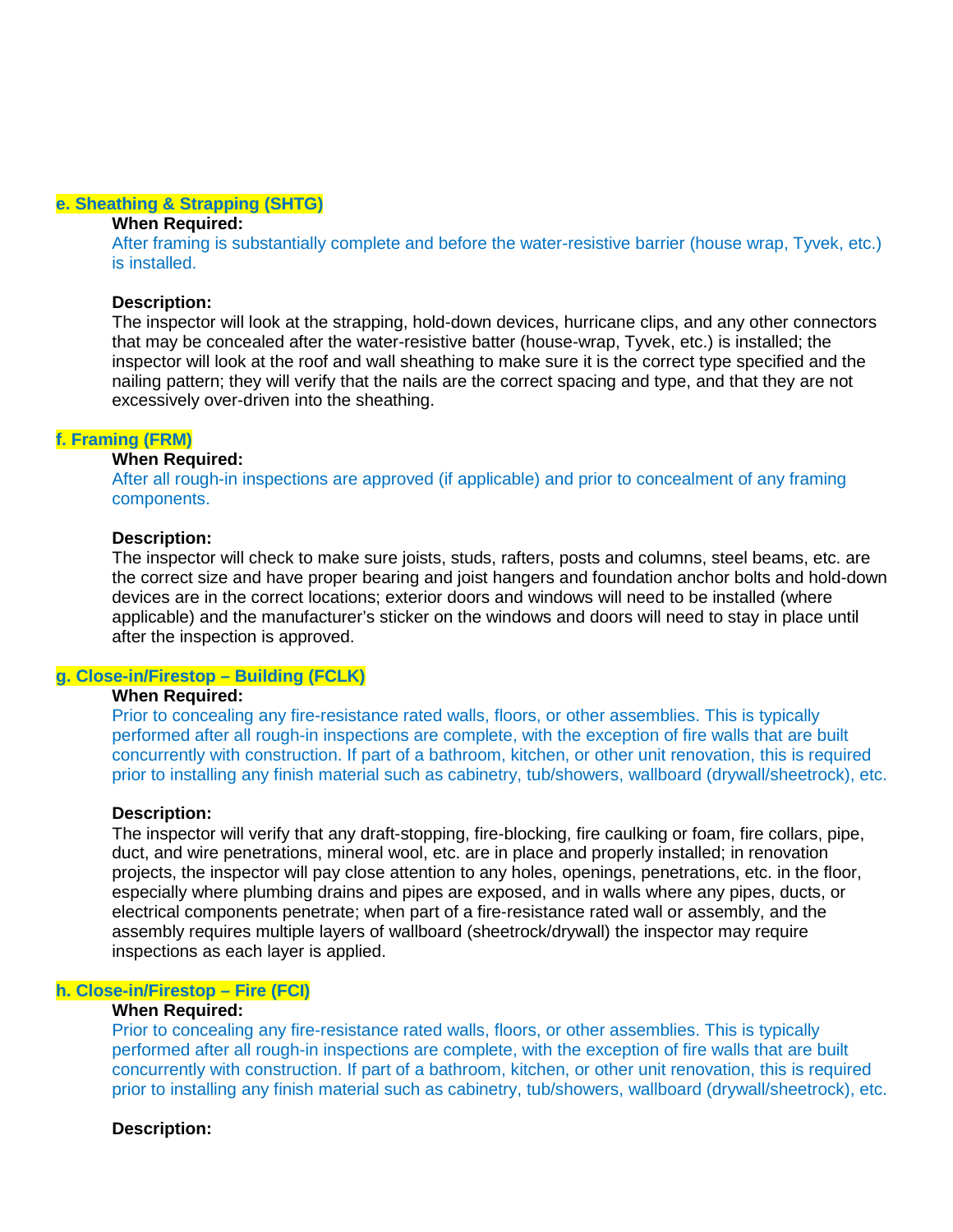This inspection is completed by the Fire Marshal's Office. The inspector will verify that any draftstopping, fire-blocking, fire caulking or foam, fire collars, pipe, duct, and wire penetrations, mineral wool, etc. are in place and properly installed; in renovation projects, the inspector will pay close attention to any holes, openings, penetrations, etc. in the floor, especially where plumbing drains and pipes are exposed, and in walls where any pipes, ducts, or electrical components penetrate; when part of a fire-resistance rated wall or assembly, and the assembly requires multiple layers of wallboard (sheetrock/drywall) the inspector may require inspections as each layer is applied.

#### **i. Insulation (INSL)**

#### **When Required:**

Prior to concealing any insulation, which includes batt, spray-applied foam, XPS, EPS (Styrofoam), etc.

#### **Description:**

The inspector will check the insulation values of batt, XPS, EPS, etc. and to make sure all areas have been properly insulated; some areas (such as attics or crawlspaces) may need a fire barrier added to the insulation and the inspector may ask for documentation which shows this.

#### **j. Elevation Certificate – Finished Construction (EVFC)**

#### **When Required:**

After the building is substantially complete and grading is complete. This is required when an Elevation Certificate UC is required.

#### **Description:**

After substantial completion of the building, and after grading is complete, a licensed land surveyor or engineer shall provide a Finished Construction Elevation Certificate to permits@oceancitymd.gov for review; a review will to verify that the height of foundation and any mechanical and/or electrical equipment meets the elevation requirements for the flood hazard area the building is located in and that enough flood openings have been installed.

#### **k. Building Final (BFN)**

#### **When Required:**

After all other inspections have been approved. This is the last inspection for the project.

#### **Description:**

The inspector will check to make sure the project is complete and in accordance with the approved plans; stair geometry will be measured; ADA/FHA related items will be measured (if applicable); egress and occupant loads will be verified to make sure they match the approved plans; etc.

## **l. Air Leakage Test (BDOR)**

## **When Required:** After the building is substantially complete.

#### **Description:**

The air leakage test (blower door) test is used to verify the "tightness" of a building, and is generally for new construction. The Town currently does not perform air leakage tests and this test will need to be completed by an approved 3<sup>rd</sup> party. Once the test is completed, results are to be forwarded to [permits@oceancitymd.gov](mailto:permits@oceancitymd.gov) as proof the building is in compliance with the energy code.

## **m. Materials (SW2)**

**Windows/Doors - When Required:**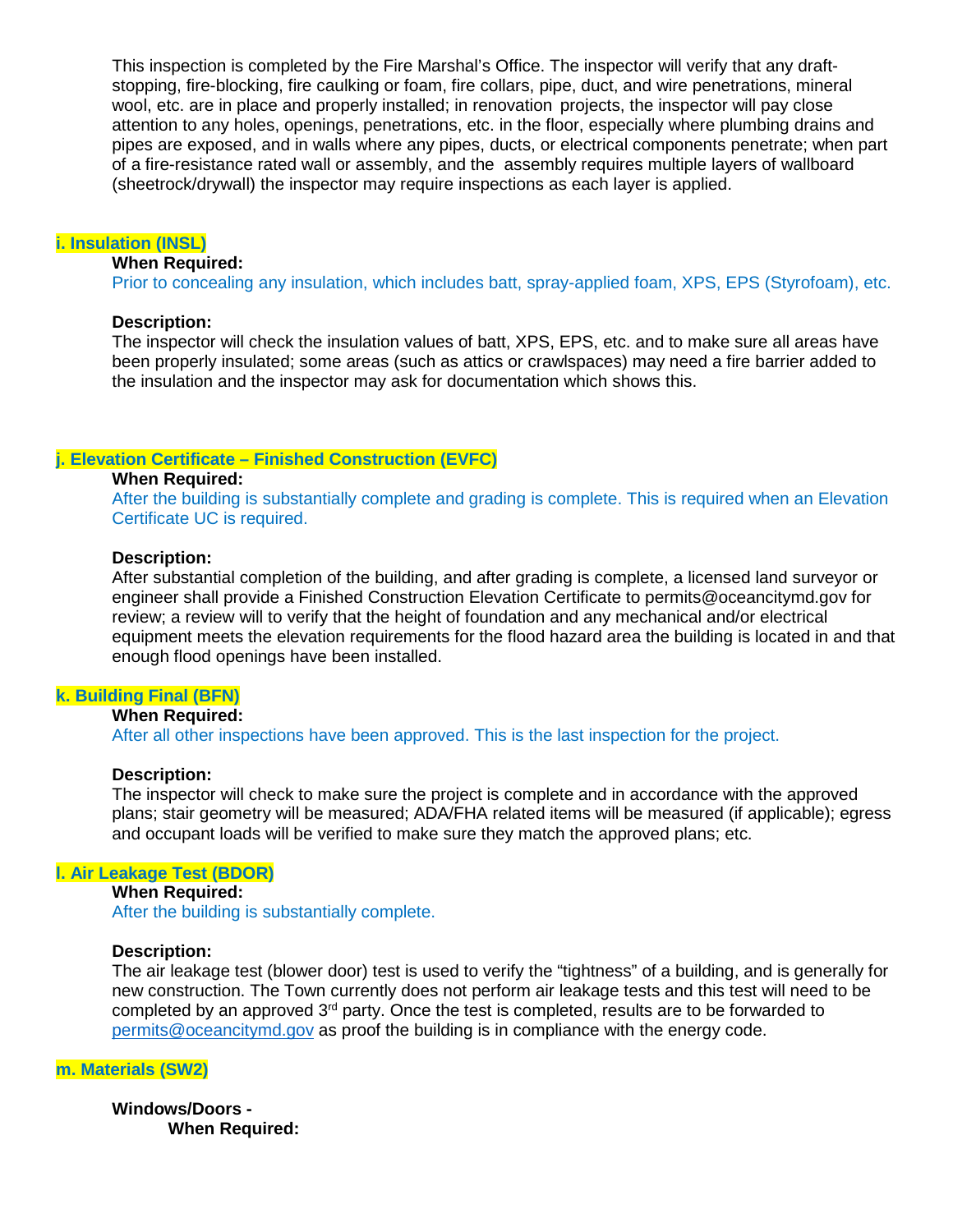Only applicable for replacement window and door projects. When windows/doors are onsite, prior to installation, and prior to removal of the existing windows/doors.

#### **Description:**

The inspector will verify the DP rating, U-Factor, and SHGC of the new windows/doors, prior to removal of the existing units.

## **n. Health Dept – Food (HDCO)**

**When Required:** Before final building inspection is requested.

#### **Description:**

The Health Department has oversight of work relating to food service and includes food prep areas, cooking, ventilation, dining/eating locations, etc. When a project involves the Health Department, approval from the Health Department is required prior to requesting a final building inspection.

#### **o. Health Dept – Pools (HDPF)**

## **When Required:**

Before final building inspection is requested. Pool inspections do not apply to one- and two-family residential dwellings or townhomes, unless the pool is shared or access is provided to all units.

#### **Description:**

The Health Department has oversight of work relating to pools and includes fences/gates/barriers, covers, equipment, chemical storage, etc. When a project involves the Health Department, approval from the Health Department is required prior to requesting a final building inspection.

#### **p. Elevator Final (ELEV)**

## **When Required:**

Before final building inspection is requested. Elevator inspections do not apply to one- and two-family residential dwellings or townhomes.

## **Description:**

The Maryland Department of Labor requires certification from a third party relating to the inspection and testing of elevators. Once the elevator has been inspected, tested, and approved, the results will need to be sent to [permits@oceancitymd.org](mailto:permits@oceancitymd.org) as proof the elevator is in compliance with the State requirements.

#### **q. Miscellaneous (REIN)**

## **When Required:**

This is used when an inspection request doesn't fit into any other category.

#### **3. SPECIAL INSPECTION TYPES**

**Notes:** 

**i. Special Inspections are required by section 1705.1 of the IBC and are not performed by Town of Ocean City staff.** 

**ii. The design professional (architect or engineer) for the project shall prepare a statement of special inspections and provide a copy to the contractor and the Town.** 

**iii. Special inspection results are to be sent to the Building Official for review.**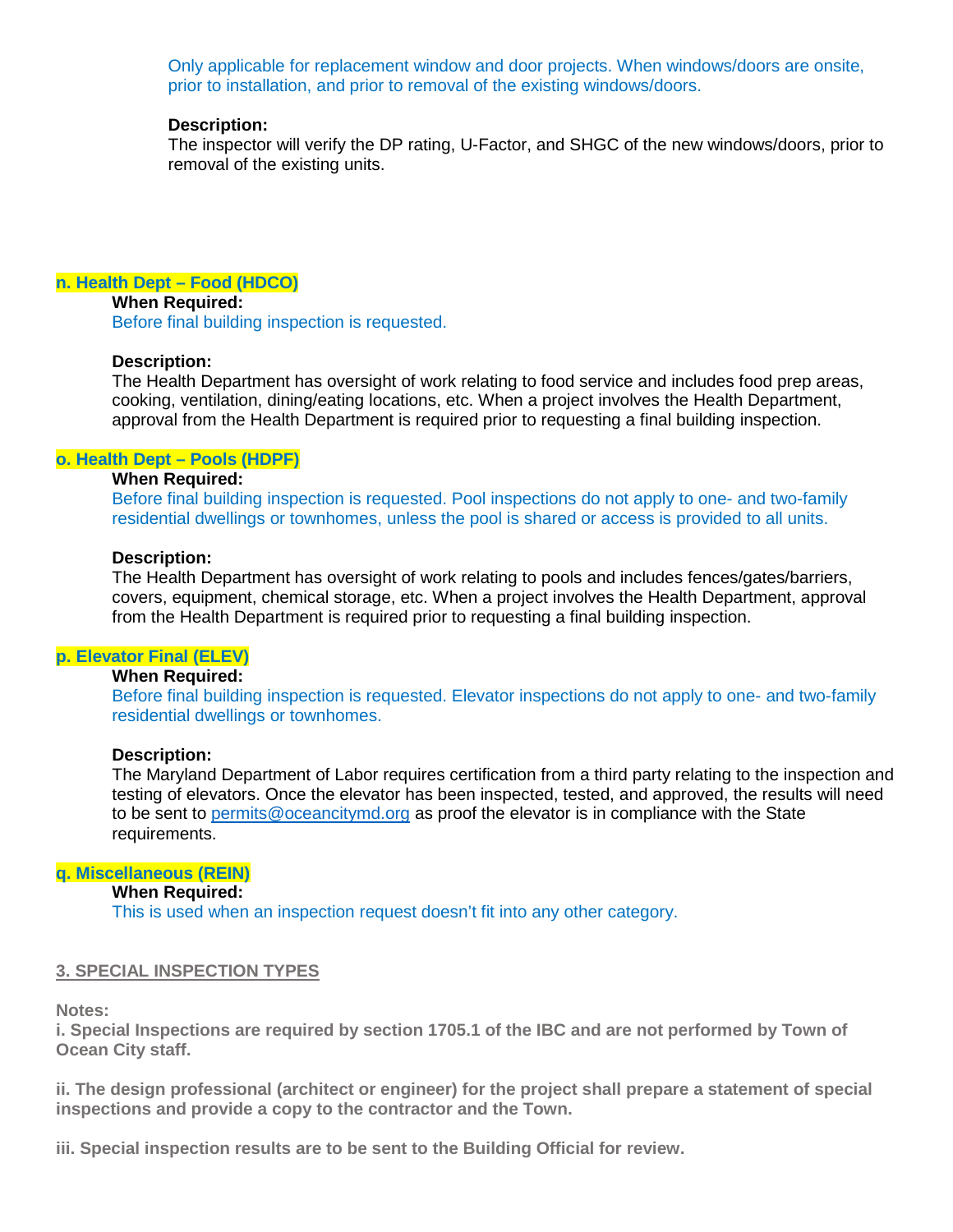**iv. A project will not receive final approval until all results are reviewed and approved by the Building Official.**

## **a. Special Inspection Types (SPIN)**

- Steel Construction
- Concrete Construction
- Masonry Construction
- Wood Construction
- Soils
- Deep Driven Foundations
- CIP Deep Foundations
- Fabricated Items
- Wind Resistance
- Seismic Resistance
- Seismic Resistance Testing
- Sprayed Fire-Resistant Materials
- Mastic & Intumescent Fire-Resistant **Coatings**
- EIFS Exterior Insulation Finish Systems
- Fire-Resistant Penetrations & Joints
- Smoke Control

## **4. MECHANICAL & ELECTRICAL INSPECTION TYPES**

## **a. Mechanical Rough-in (MRI)**

## **When Required:**

Prior to framing inspection, prior to concealment or insulation of any portion of the mechanical system, and after all mechanical rough-in work is substantially complete.

### **Description:**

The Town currently does not perform mechanical inspections and the inspection is to be performed by one of our approved  $3<sup>rd</sup>$  party inspection agencies. Once the inspection is approved, the  $3<sup>rd</sup>$  party inspection agency will need to provide proof to the Town that the rough-in inspection is approved.

#### **b. Duct Leakage Test (DUCT)**

## **When Required:**

After all mechanical work is completed in its entirety.

#### **Description:**

The duct leakage test is used to verify the "tightness" of any ducts and is generally for new construction. The Town currently does not perform duct tests and this test will need to be completed by an approved 3rd party. Once the test is completed, results are to be forwarded to [permits@oceancitymd.gov](mailto:permits@oceancitymd.gov) as proof the duct system is in compliance with the energy code. This test is not required if the mechanical and duct system is entirely within the building thermal envelope.

## **c. Mechanical Final (MECH)**

#### **When Required:**

After all mechanical work is completed in its entirety.

#### **Description:**

The Town currently does not perform mechanical inspections and the inspection is to be performed by one of our approved  $3<sup>rd</sup>$  party inspection agencies. Once the inspection is approved, the  $3<sup>rd</sup>$  party inspection agency will need to provide proof to the Town that the rough-in inspection is approved.

## **d. Electrical Rough-in (ERGH)**

## **When Required:**

Prior to framing inspection, prior to concealment or insulation of any portion of the electrical system, and after all electrical rough-in work is substantially complete.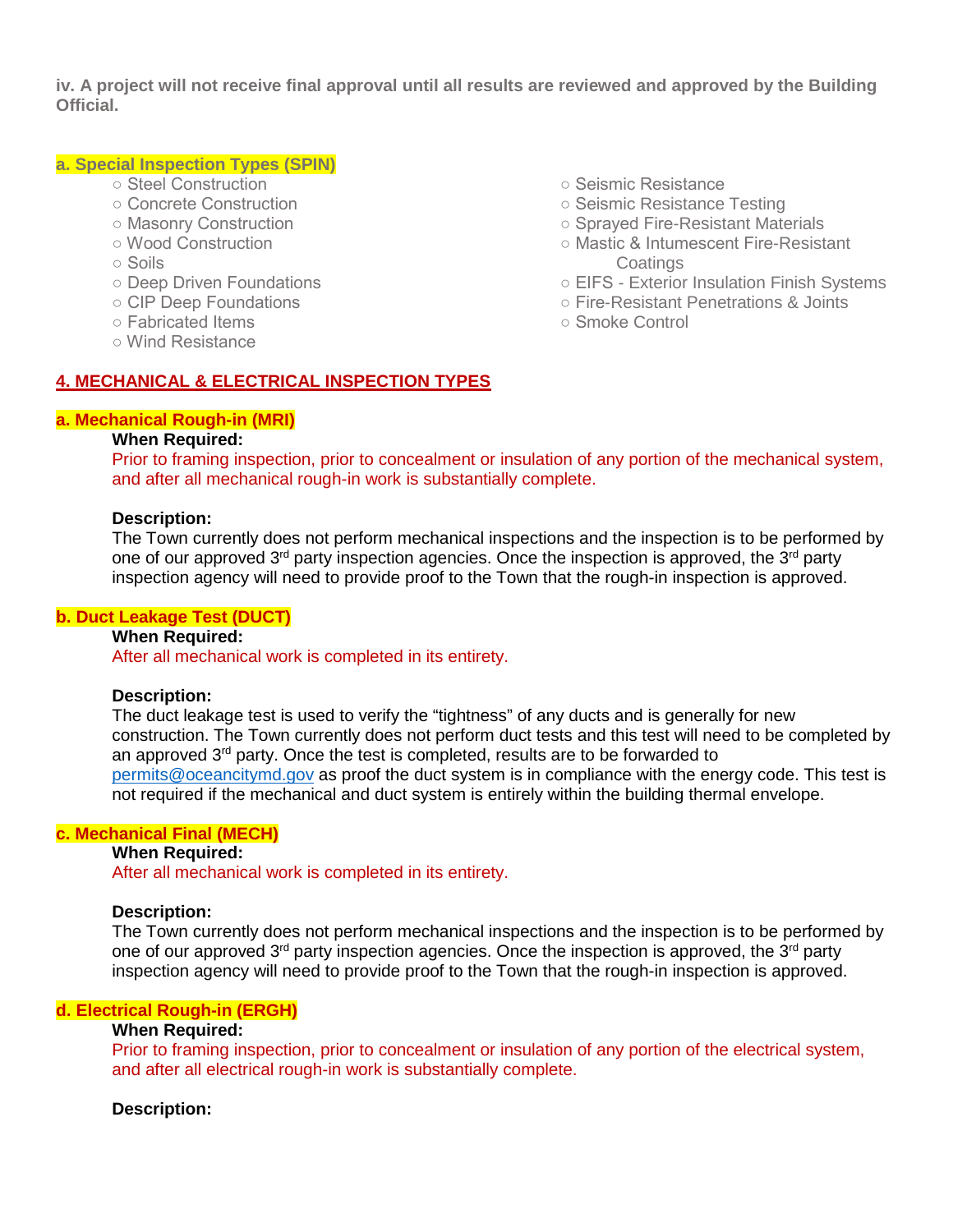The Town currently does not perform electrical inspections and the inspection is to be performed by one of our approved 3<sup>rd</sup> party inspection agencies. Once the inspection is approved, the 3<sup>rd</sup> party inspection agency will need to provide proof to the Town that the rough-in inspection is approved.

#### **e. Electrical Final (EFNL)**

**When Required:**

After all electrical work is completed in its entirety.

## **Description:**

The Town currently does not perform electrical inspections and the inspection is to be performed by one of our approved  $3<sup>rd</sup>$  party inspection agencies. Once the inspection is approved, the  $3<sup>rd</sup>$  party inspection agency will need to provide proof to the Town that the rough-in inspection is approved.

## **5. PLUMBING INSPECTION TYPES**

#### **a. Sewer Main (SEWE)**

## **When Required:**

Prior to covering the installed sewer line with soil, concrete, pavement, flatwork, etc.

## **Description:**

The inspector will verify the correct piping/tubing material and size; proper trench bedding to ensure no debris, rocks, construction waste, etc. is in the trench; proper depth; protection against incompatible materials (e.g. copper in contact with concrete); and a pressure or leak test if required. Air is not to be used for pressure testing on any plastic piping/tubing unless specifically allowed by the manufacturer.

Sewer piping/tubing may be required to be tested with a 10' head of water. This is typically done by attaching a vertical 10' section of piping to the highest point on the piping/tubing under test. The water in the 10' vertical section is not permitted to lower within a 15min. timeframe as that would be indicative of a leak in the system.

As an alternative where prior approval is given by the inspector, a visual only inspection may be performed.

#### **b. Water Service Main - Without Fire Suppression System (WSMI)**

## **When Required:**

Prior to covering the installed water line with soil, concrete, pavement, flatwork, etc.

#### **Description:**

The inspector will verify the correct piping/tubing material and size; proper trench bedding to ensure no debris, rocks, construction waste, etc. is in the trench; proper depth; protection against incompatible materials (e.g. copper in contact with concrete); and a pressure or leak test if required. Air is not to be used for pressure testing on any plastic piping/tubing unless specifically allowed by the manufacturer.

Water piping/tubing may be required to be tested with water (hydrostatic test) at the operating pressure of the water supply system. The pressure is not permitted to lower within a 15min. timeframe as that would be indicative of a leak in the system. As an alternative where prior approval is given by the inspector, verification at the water meter may be used. The water meter shall not show any flow of water within a 15min. timeframe as that would be indicative of a leak in the system.

## **c. Water Service Main - With Fire Suppression System (WSMI)**

**When Required:**

Prior to covering the installed water line with soil, concrete, pavement, flatwork, etc.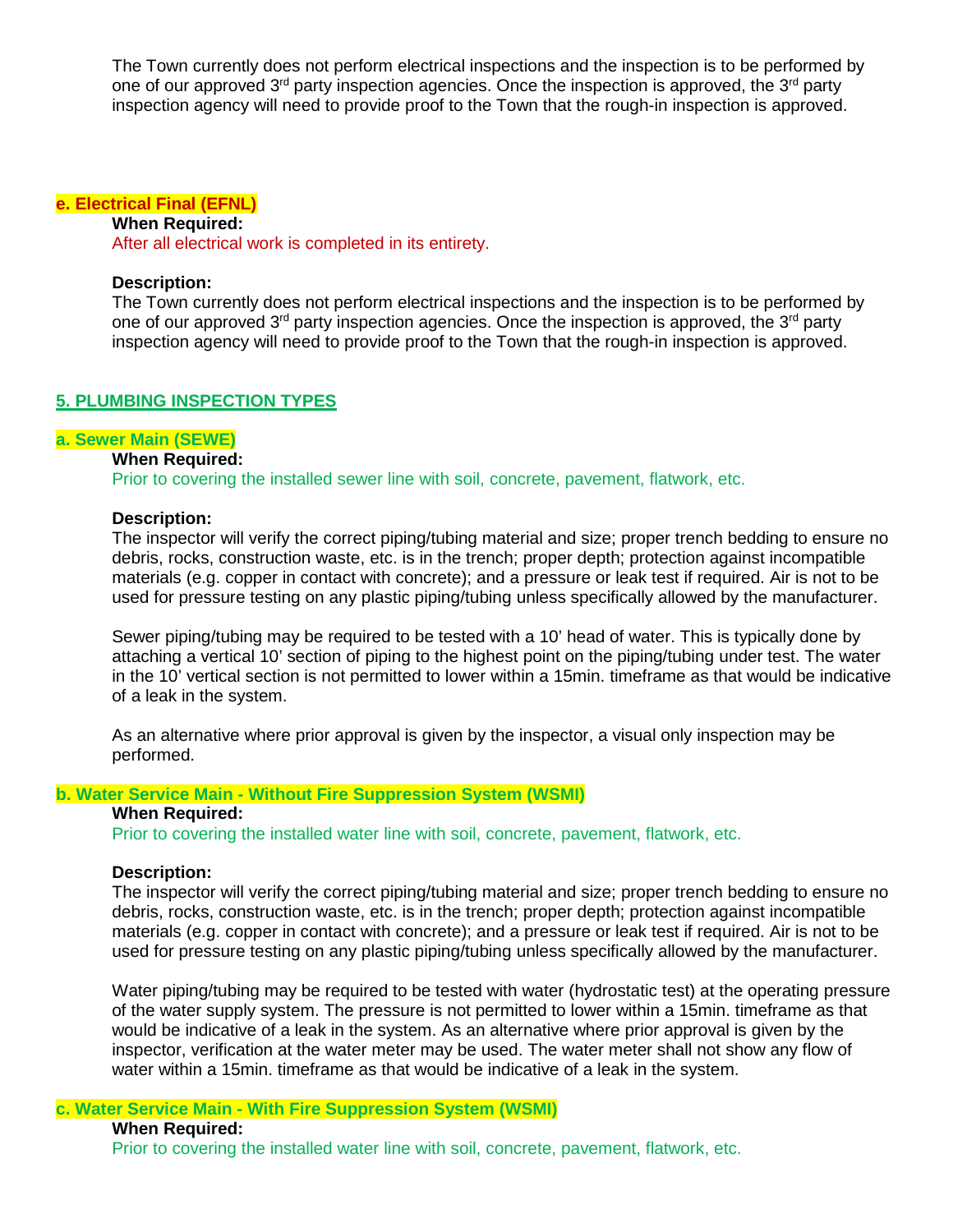## **Description:**

The inspector will verify the correct piping/tubing material and size; proper trench bedding to ensure no debris, rocks, construction waste, etc. is in the trench; proper depth; protection against incompatible materials (e.g. copper in contact with concrete); and a pressure or leak test if required. Air is not to be used for pressure testing on any plastic piping/tubing unless specifically allowed by the manufacturer.

#### **2" and smaller:**

Water piping/tubing shall be required to be tested with water (hydrostatic test) at the operating pressure of the water supply system. The pressure is not permitted to lower within a 15min. timeframe as that would be indicative of a leak in the system. As an alternative where prior approval is given by the inspector, verification at the water meter may be used. The water meter shall not show any flow of water within a 15min. timeframe as that would be indicative of a leak in the system. The inspector will verify the meter size, piping type, size, etc.

## **d. Water Service Main - With Fire Suppression System (WMFA)**

#### **When Required:**

Prior to covering the installed water line with soil, concrete, pavement, flatwork, etc.

## **Larger than 2":**

The plumbing inspector and Fire Marshal's Office would both need to inspect the installation. The plumbing inspector will verify meter size, material, depth, etc. and the Fire Marshal's Office will conduct the hydrostatic test and inspect any thrust blocks or restrained joint fittings, etc. The installing contractor will need to coordinate the inspection with both the plumbing inspector and Fire Marshal's Office prior to concealing any work.

## **e. Plumbing Underslab/Underground (PUNG)**

## **When Required:**

Prior to covering any installed drain, sewer, fire service line, water service line, etc. placed in a trench under a concrete/asphalt slabs and flatwork.

#### **Description:**

The inspector will verify the correct piping/tubing material and size; proper trench bedding to ensure no debris, rocks, construction waste, etc. is in the trench; proper depth; protection against incompatible materials (e.g. copper in contact with concrete); and a pressure or leak test if required. Air is not to be used for pressure testing on any plastic piping/tubing unless specifically allowed by the manufacturer.

Sewer/drain/waste piping/tubing may be required to be tested with a 10' head of water. This is typically done by attaching a vertical 10' section of piping to the highest point on the piping/tubing under test. The water in the 10' vertical section is not permitted to lower within a 15min. timeframe as that would be indicative of a leak in the system.

Water piping/tubing may be required to be tested with water (hydrostatic test) at the operating pressure of the water supply system. The pressure is not permitted to lower within a 15min. timeframe as that would be indicative of a leak in the system. As an alternative where prior approval is given by the inspector, verification at the water meter may be used. The water meter shall not show any flow of water within a 15min. timeframe as that would be indicative of a leak in the system.

## **f. Plumbing Rough-in (PRI)**

## **When Required:**

Prior to framing inspection, prior to concealment or insulation of any portion of the plumbing system, and after all mechanical and electrical rough-in work is substantially complete.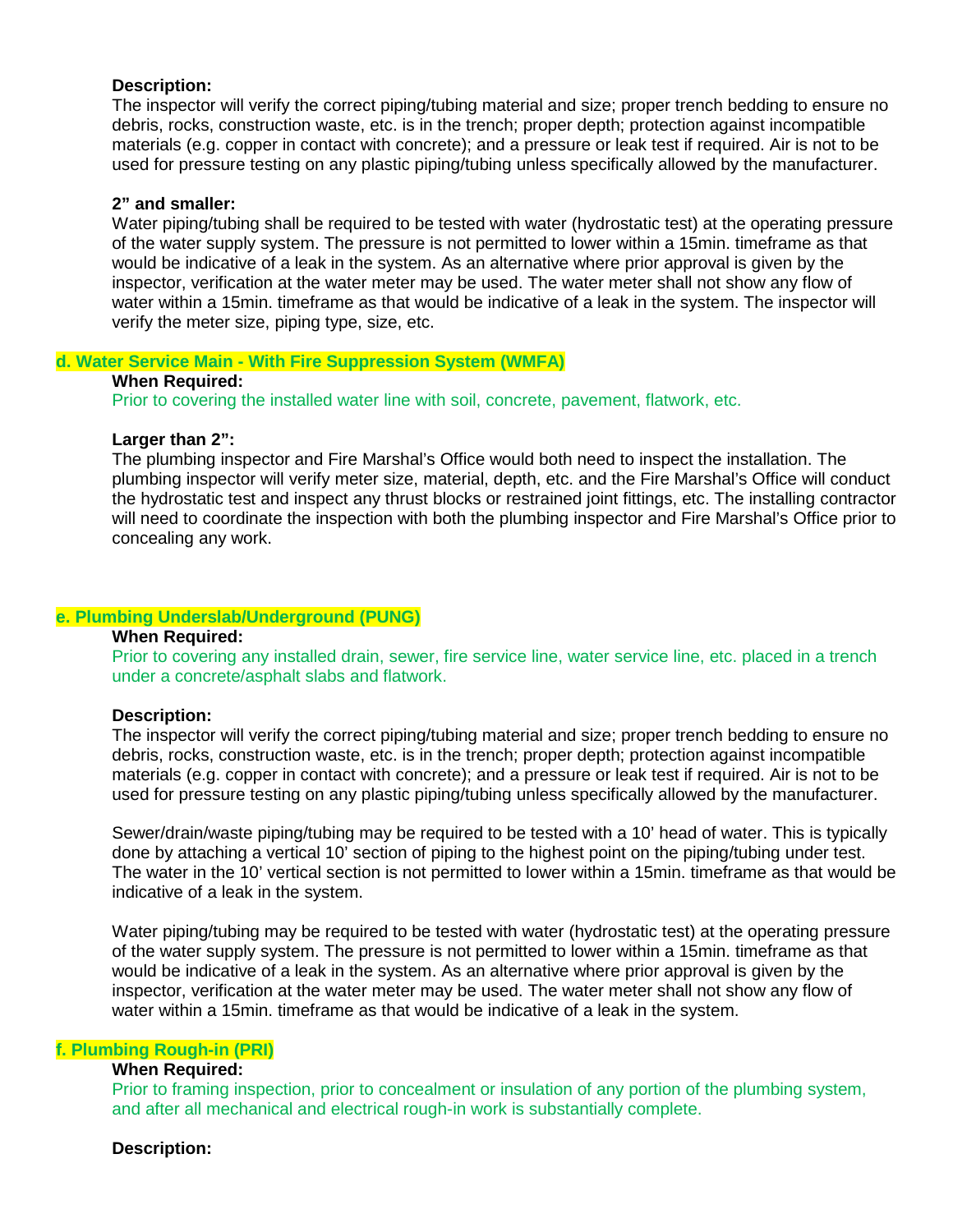The inspector will verify the correct piping/tubing material and size; proper support of piping/tubing; proper protection using nail plates, etc.; and potential fixture clearance issues.

Sewer/drain/waste piping/tubing may be required to be tested with a 10' head of water. This is typically done by attaching a vertical 10' section of piping to the highest point on the piping/tubing under test. The water in the 10' vertical section is not permitted to lower within a 15min. timeframe as that would be indicative of a leak in the system.

Water piping/tubing may be required to be tested with water (hydrostatic test) at the operating pressure of the water supply system. The pressure is not permitted to lower within a 15min. timeframe as that would be indicative of a leak in the system. As an alternative where prior approval is given by the inspector, verification at the water meter may be used. The water meter shall not show any flow of water within a 15min. timeframe as that would be indicative of a leak in the system.

## **g. Water Main Flush (WATE)**

## **When Required:**

After the connection of a combined fire & water main service to the city water supply is made, the service is run in close proximity to the building, and prior to backfilling the trench.

#### **Description:**

The contractor will open the main service valve to allow water to freely flow out of the combined fire & water main service. The inspector will witness this process and once it is determined that the service has been sufficiently flushed, the contractor is to shut off the main service valve. The purpose of this inspection is to verify that any dirt, stones, or other debris has been flushed out of the service.

#### **h. Shower Liner (SHOW)**

#### **When Required:**

If a shower liner is installed in lieu of a prefabricated shower base, this inspection is required after the liner is installed and prior to covering any portion of the liner.

#### **Description:**

The inspector will verify there are no signs of leakage of the shower liner. The test shall consist of plugging the shower drain and filling the shower floor area with water. The depth of the water shall not be less than 2" deep at its shallowest measurement. If needed, the shower curb height may need to be temporarily increased to accommodate a min. 2" of water depth. There shall be no signs of water leakage within a 15min. timeframe.

#### **i. Backflow Test (BACK)**

#### **When Required:**

Whenever a testable backflow prevention device is installed, the owner/applicant/agent/contractor shall contract with an independent licensed company to perform a backflow prevention device test and certification prior to requesting a final plumbing inspection.

#### **Description:**

The Town is to receive all backflow prevention device testing and certification results, which are to be sent to permits@oceancitymd.gov. The results will be reviewed and verified the test was performed by a licensed professional.

#### **j. Plumbing Final (PFNL)**

## **When Required:**

After all plumbing fixtures, appliances, piping, etc. are installed and the plumbing scope of work is completed in its entirety.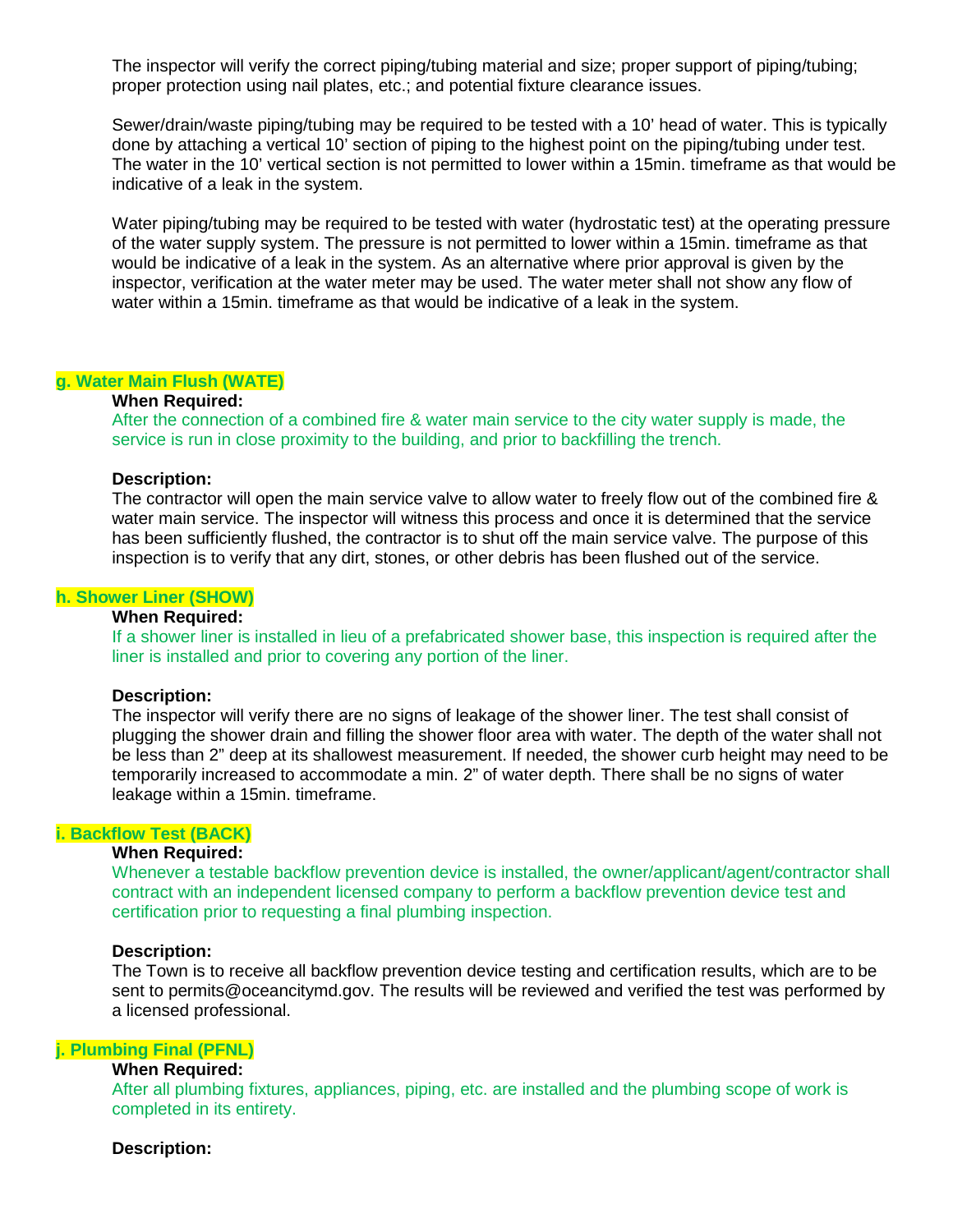The inspector will check all plumbing fixtures by running hot and cold water at each fixture; a visual inspection of the drains will be completed to verify if there are any leaks in the exposed piping; the inspector will verify the correct temperature of hot or tempered water; measure proper clearances around fixture, etc.

## **k. Cap-off (PCAP)**

#### **When Required:**

Immediately after the complete demolition of a building that has a water/sewer connection.

#### **Description:**

The inspector will verify the sewer and water lines have been capped-off with permanent fittings and the cap-offs are at least 12" below grade.

## **6. FUEL GAS INSPECTION TYPES**

## **a. Gas Rough-in (FSRI)**

## **When Required:**

Prior to framing inspection and after all gas piping/tubing has been installed.

## **Description:**

The inspector will verify the proper placement of nail plates to protect piping/tubing; location of concealed joints; proper securing/strapping/support of piping/tubing; correct piping/tubing application; etc.

## **b. Gas Pressure Test (GASP)**

## **When Required:**

Prior to framing inspection and after all gas piping has been installed, and may be requested to be done at the same time as the Gas Rough-in. This inspection may also be requested where the utility is requesting a Gas Pressure Test to be approved in order to install the gas meter for service/reconnection.

#### **Description:**

The inspector will witness an air test placed on the gas piping/tubing; the test shall hold 15psi for 15min with a max. 30psi gauge; there shall be no drop in pressure that would be indicative of a leak in the system.

#### **c. Gas Final (FFNL)**

## **When Required:**

After all gas fixtures, appliances, equipment, piping, etc. are installed and the scope of work is completed in its entirety.

#### **Description:**

The inspector will verify proper vent termination and location; vent length/height/slope; condensate drain installation; gas regulator size, pressure, and location; proper operation of all gas appliances and equipment; final connections and terminations, etc.

## **7. Marine Inspection Types**

#### **a. Marine Deadmen (MBLK)**

## **When Required:**

When the deadmen have been completely installed and prior to covering them with soil, asphalt, concrete, etc. If the deadmen are concrete, the inspection needs to take place prior to pouring any concrete.